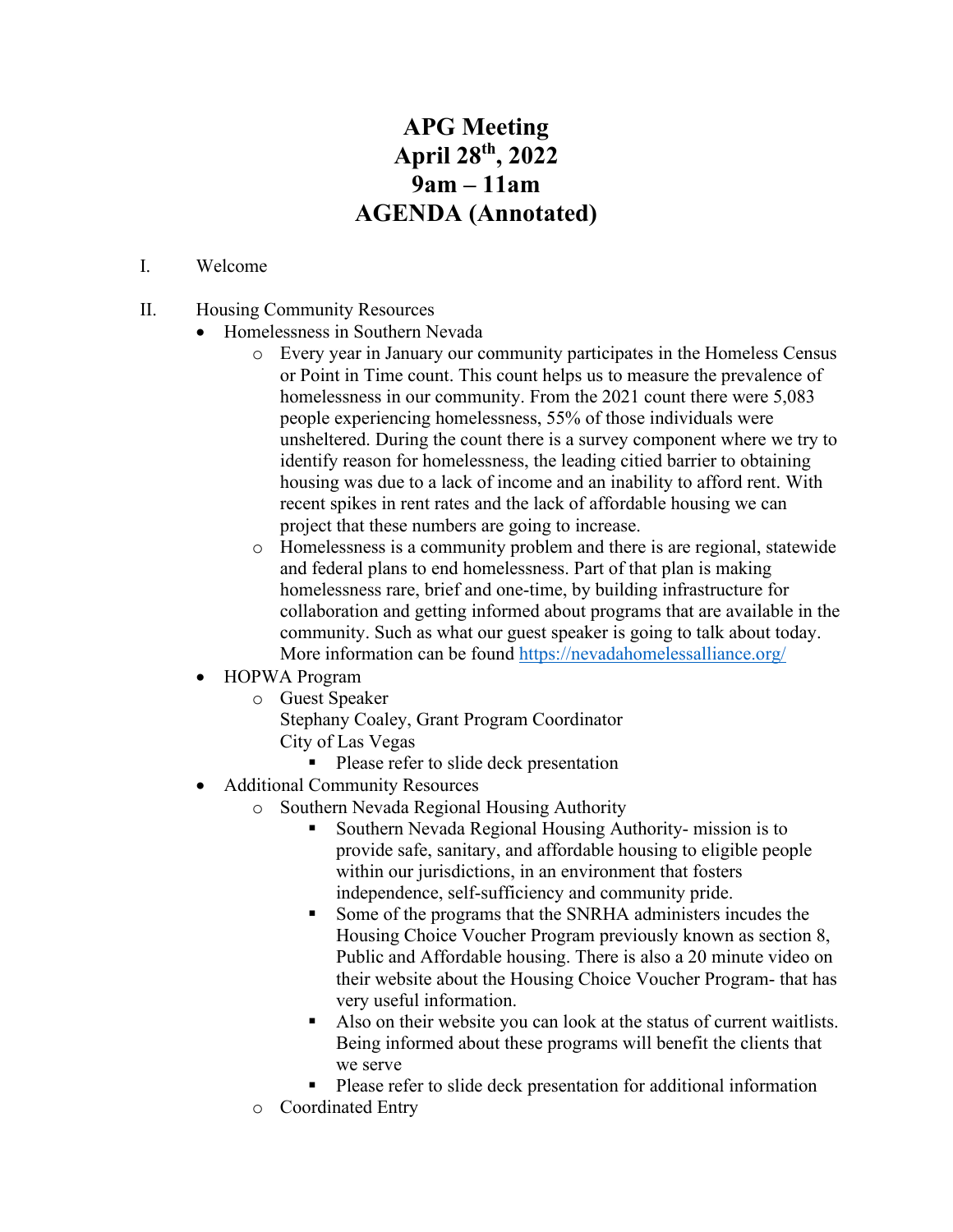- Coordinated Entry is Southern Nevada's strategy for a more efficient system to help people experiencing homelessness to access housing services. This has proven to be an effective way to assess people for multiple programs throughout the community and match them to appropriate housing as it becomes available.
- Within the community you may have heard the terms "Housing Assessment or community queue". anyone in Southern Nevada who is experiencing a housing crisis can go through coordinated entry
	- Including those who are
		- o Unsheltered (i.e., living in a place not meant for human habitation, including outside, in a car, on the streets, or in an encampment),
		- o Sheltered (e.g., in emergency shelter, transitional housing, or safe haven), or
		- o At imminent risk of homelessness (e.g., will lose primary nighttime residence within 14 days and/or is fleeing or attempting to flee domestic violence, has no subsequent residence identified, and lacks resources and support to obtain other permanent housing).
- There are several agencies within our community that are identified as coordinated entry sites and are categorized by subpopulations. Before sending clients to complete the assessment please call to verify hours and operations as they may have changed due to COVID protocols.
- o Resource Community Guides
	- Nevada 211 <https://www.nevada211.org/>
	- **Pocket Homeless Resource Guide** [https://helphopehome.org/wp-content/uploads/2021/03/HHH-](https://helphopehome.org/wp-content/uploads/2021/03/HHH-Pocket-Resource-Guide-3-24-2021-Updated.pdf)[Pocket-Resource-Guide-3-24-2021-Updated.pdf](https://helphopehome.org/wp-content/uploads/2021/03/HHH-Pocket-Resource-Guide-3-24-2021-Updated.pdf)
	- Local Resource Guide [https://www.snvrha.org/docs/Guide%20to%20Local%20Resources](https://www.snvrha.org/docs/Guide%20to%20Local%20Resources_English.pdf) [\\_English.pdf](https://www.snvrha.org/docs/Guide%20to%20Local%20Resources_English.pdf)
	- Royal Pages-Senior and disabled population [https://files.clarkcountynv.gov/clarknv/Social%20Services/forms/](https://files.clarkcountynv.gov/clarknv/Social%20Services/forms/Royal%20Pages%20%202022%20English.pdf?t=1650571310596&t=1650571310596) [Royal%20Pages%20%202022%20English.pdf?t=1650571310596](https://files.clarkcountynv.gov/clarknv/Social%20Services/forms/Royal%20Pages%20%202022%20English.pdf?t=1650571310596&t=1650571310596) [&t=1650571310596](https://files.clarkcountynv.gov/clarknv/Social%20Services/forms/Royal%20Pages%20%202022%20English.pdf?t=1650571310596&t=1650571310596)
- III. Emergency Financial Assistance (EFA) 101
	- Although the RWPA program does not provide housing we do have services that can help prevent homelessness in emergency situations, through Emergency Financial Assistance.
	- Emergency Financial Assistance provides limited one-time or short-term payments to assist an HRSA RWHAP client with an urgent need for essential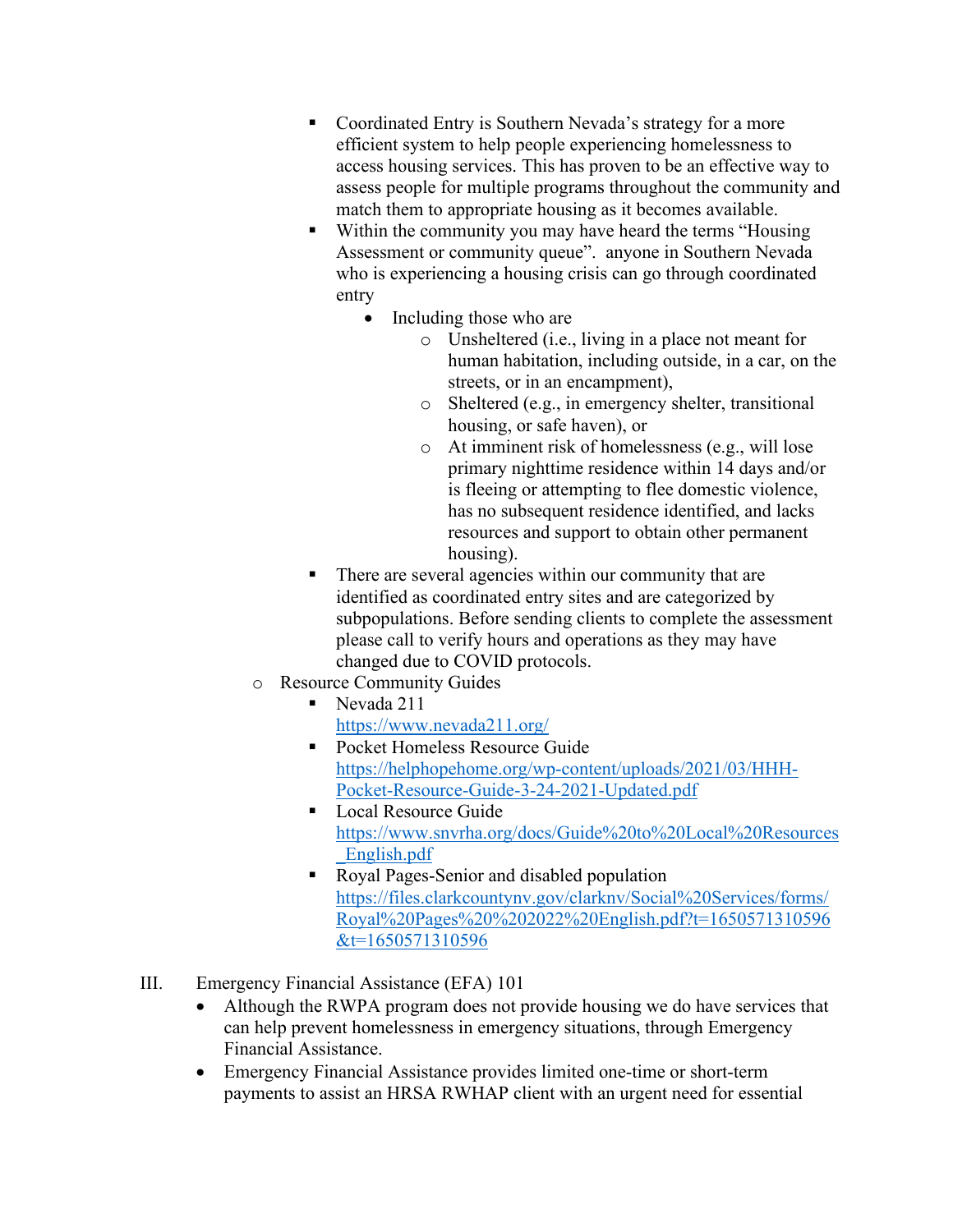items or services necessary to improve health outcomes, including: utilities, housing, food (including groceries and food vouchers), transportation, medication not covered by an AIDS Drug Assistance Program or AIDS Pharmaceutical Assistance, or another HRSA RWHAP-allowable cost needed to improve health outcomes.

- Emergency Financial Assistance must occur as a direct payment to an agency or through a voucher program. Direct Cash payments to clients are not permitted.
- In our policy and procedures- Clients are eligible to a maximum of 5 EFA issuance for essential utilities with a cap of \$1500 per grant year.
- A Client may receive a maximum of 3 EFA issuances for essential housing with a cap of \$3,000 per grant year.
- Referrals
	- oReferrals for EFA need to be submitted through CAREWare by the clients case manager, to the appropriate agency. Referrals should be specific and provide detailed information. Including a description of the reason for the referral.
	- oClients should not self refer.
	- oReferrals must include a fully completed interagency referral form, supporting documentation of the need and the cause of the emergency, such as a shut off notice, 5 day notice, loss of employment letter, unexpected payment receipt (medication, car repair etc, for rent/utilities assistance- 2 denials from alternative funding sources outside of the RW continuum is required. Referrals to NCHC a copy of the payee's W-9 will also need to be uploaded. These documents need to be uploaded in the referral attachment section on the client's demographic page in CAREWare-Before the referral is submitted.
	- oReferrals will be rejected if information is missing.
- Funded Providers
	- oWe currently have 2 agencies that are funded for EFA in the LVTGA. Golden Rainbow and North Country Health Care.
		- Golden Rainbow Joyce Miller 702-384-2899 [jmiller@goldenrainbow.org](mailto:jmiller@goldenrainbow.org)
		- North Country Health Care (NCHC) Carrie St Amand 928-718-4537 [cstamand@nchcaz.org](mailto:cstamand@nchcaz.org)
- IV. Recipients Office Updates
	- Transportation clarification- During last month's APG meeting we discussed Medical Transportation. Clarification was sent out via email regarding the rideshare program with NARES.
	- New Triyoung Helpdesk Email